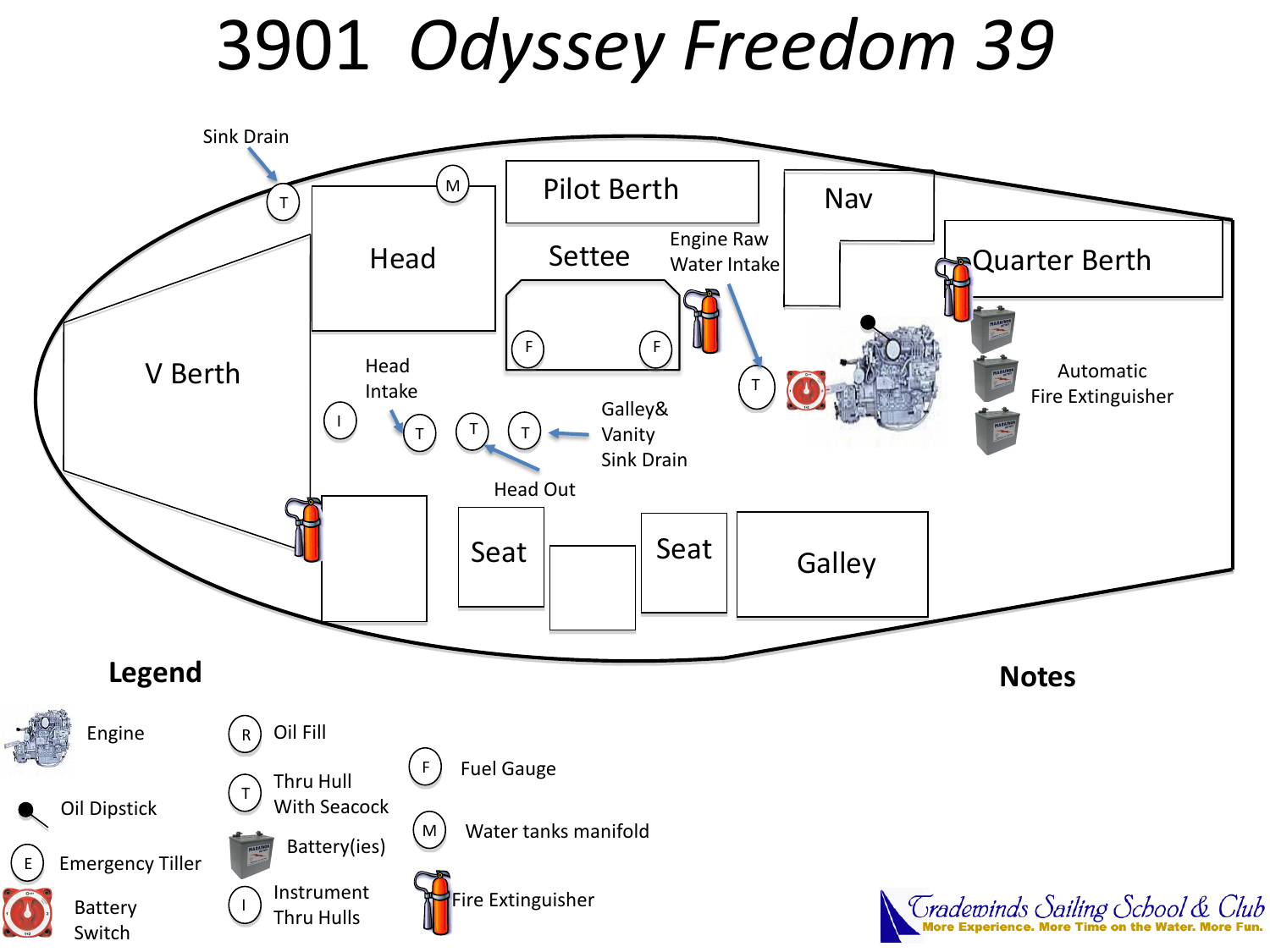## 3901 *Odyssey Freedom 39*

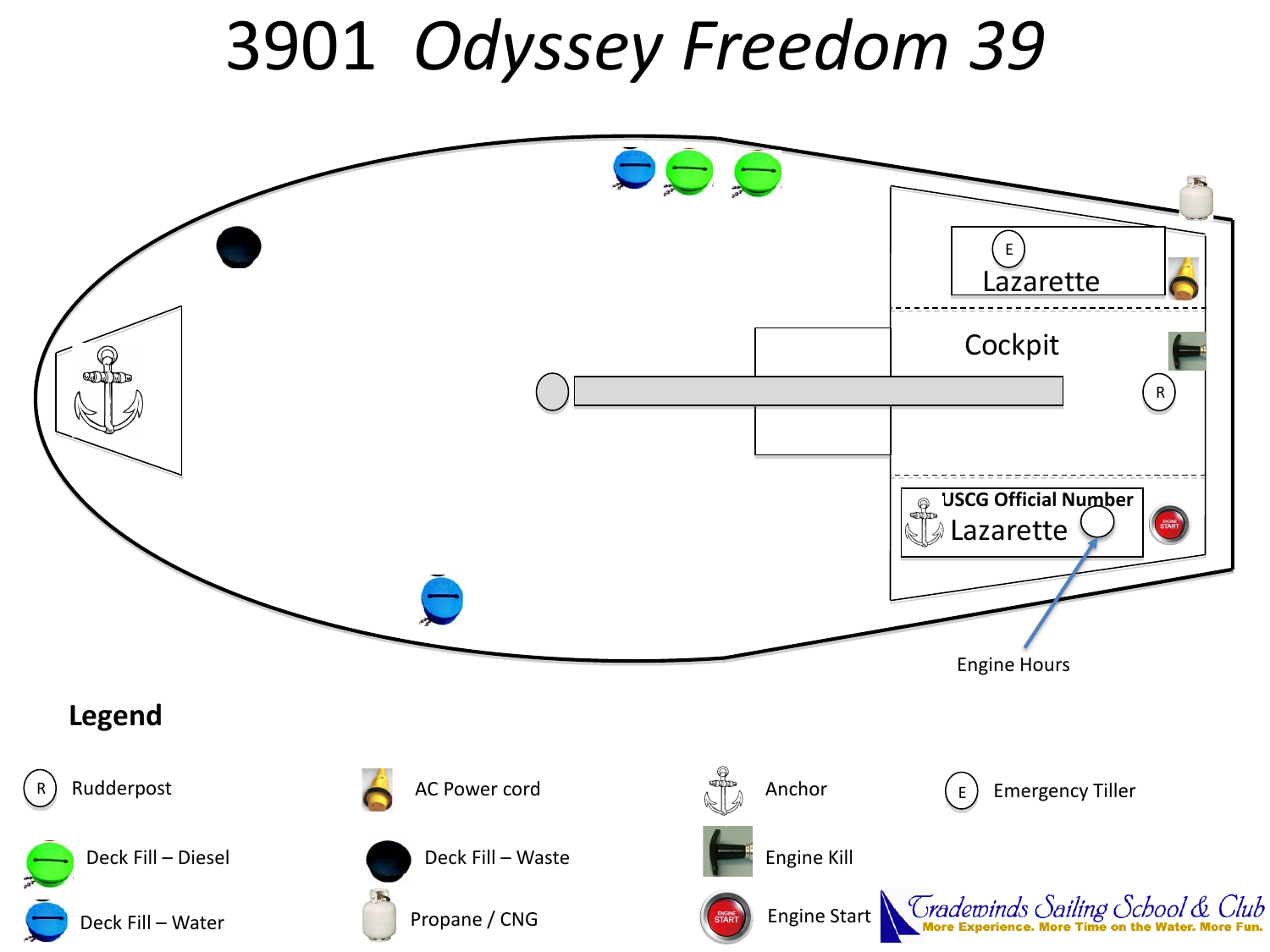## 3901 Odyssey Freedom 39 3901 *Odyssey Freedom 39* Notes

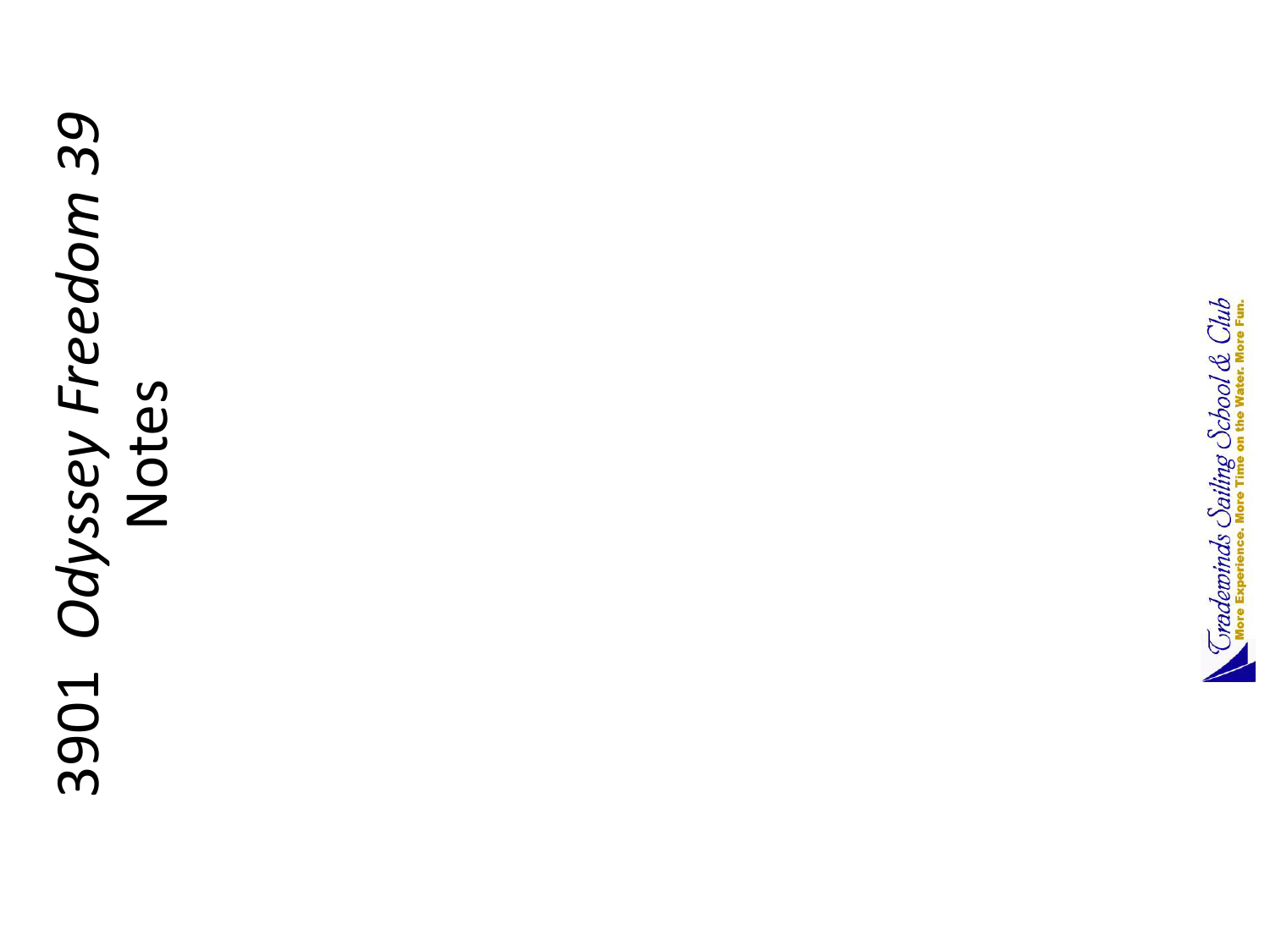## 3901 – Odyssey 1985 Freedom 39 Express

| <b>Documentation</b>       | Odyssey is a USCG documented vessel, bearing the Official Number 1083434.                                                               |
|----------------------------|-----------------------------------------------------------------------------------------------------------------------------------------|
|                            | The Official Number is displayed in the port cockpit lazarette.                                                                         |
|                            | <b>Discharge of Oil Prohibited</b>                                                                                                      |
|                            | $\circ$ Located on back of the door aft of the galley.<br><b>MARPOL Garbage Dumping Restriction</b>                                     |
|                            | o Located on back of the door aft of the galley                                                                                         |
|                            | Waste Management Plan is not required; however, one can be found                                                                        |
|                            | in the Odyssey boat book.                                                                                                               |
| <b>Engine</b>              | Engine type: Yanmar 4JHE                                                                                                                |
|                            | <b>Working RPM</b><br>2200<br>MAX RPM<br>3000 (Emergency only)                                                                          |
|                            | 2 blade prop.                                                                                                                           |
|                            | Access to the engine oil dipstick is available through a sliding board on the                                                           |
|                            | port side of engine compartment that is found in the compartment aft of the                                                             |
|                            | galley. There is a bungee cord holding the panel to the left in place.                                                                  |
|                            | You can also check the belt tension and the coolant levels in this same area.                                                           |
|                            | The stuffing box is located under the engine, under the galley sink.                                                                    |
|                            | Engine hours are displayed on a counter in the aft part of the port lazarette.                                                          |
| <b>Fuel Gauge</b>          | There are two fuel tanks under the fore and aft settees. The fuel gauges are                                                            |
|                            | found on top of the tanks, viewed by lifting the cushions and access board.                                                             |
|                            | The tanks hold 37 gallons of fuel each.                                                                                                 |
| <b>Engine Start Up and</b> | <b>Start Up</b>                                                                                                                         |
| <b>Shut Down</b>           | Turn on ignition switch on the DC panel at the nav station.                                                                             |
|                            | The motor does not have glow plugs, and does not require a pre-<br>heat.                                                                |
|                            | Turn on the battery switch under the companion way steps.                                                                               |
|                            | To start, turn key on the engine panel in the cockpit.                                                                                  |
|                            | Once started, the exhaust expels coolant to starboard, near the<br>transom. The coolant exhaust is easily seen from within the cockpit. |
|                            |                                                                                                                                         |
|                            | <b>Transmission &amp; Prop Walk</b><br>There is a single lever controlling shifting and throttle located on the                         |
|                            | aft wall of the cockpit. To bypass the transmission, pull the black                                                                     |
|                            | knob at the base of the lever while throttling up or down.                                                                              |
|                            | Prop walk is to port.                                                                                                                   |
|                            |                                                                                                                                         |
|                            |                                                                                                                                         |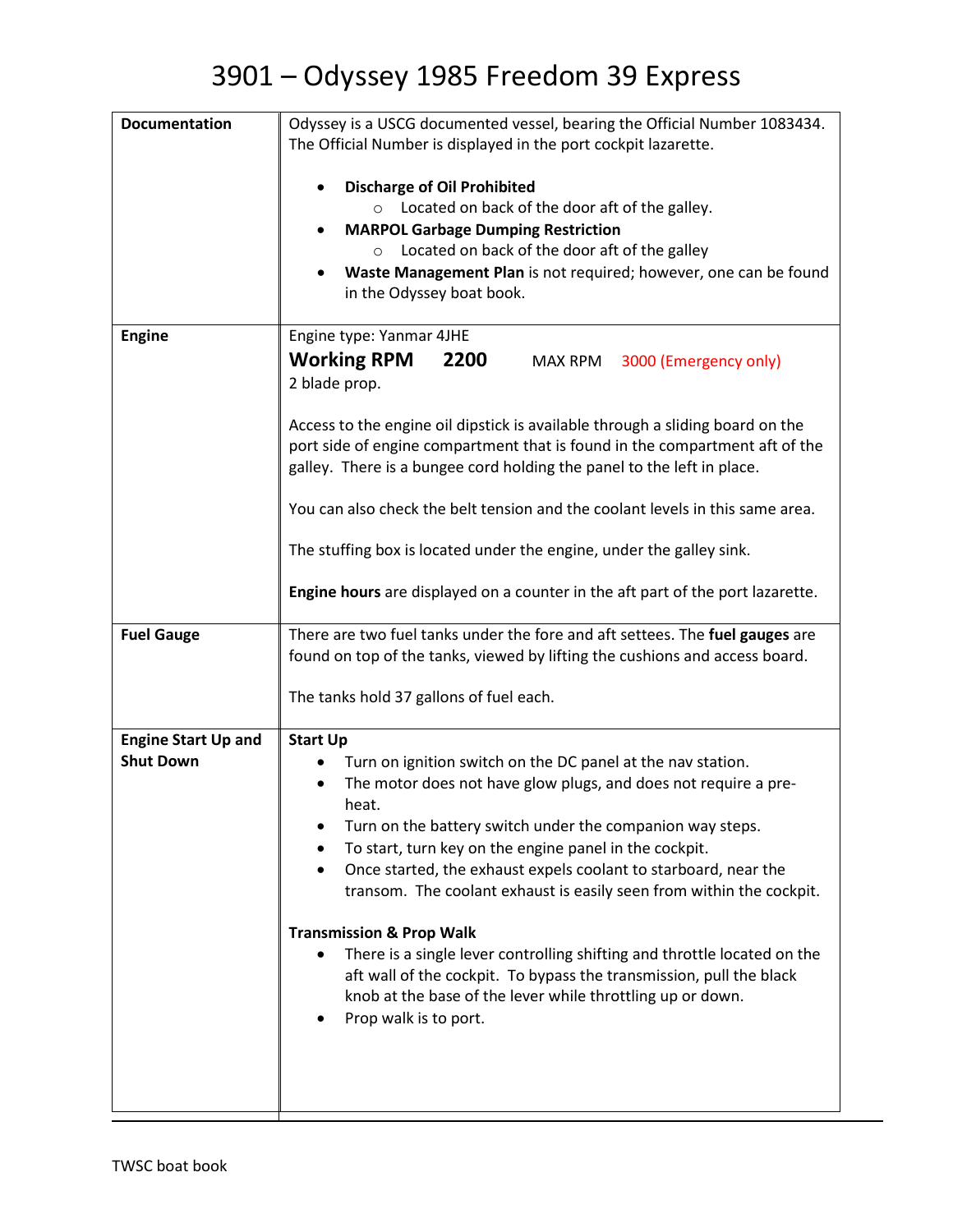T

|                                           | <b>Shut Down</b><br>Shut down is accomplished by pulling the fuel shutoff lever on the aft<br>wall of the cockpit. Turn the key to turn the power off.                                                                                                                                                                                                                                                                                                                                                                                                                                                                                                                                                           |
|-------------------------------------------|------------------------------------------------------------------------------------------------------------------------------------------------------------------------------------------------------------------------------------------------------------------------------------------------------------------------------------------------------------------------------------------------------------------------------------------------------------------------------------------------------------------------------------------------------------------------------------------------------------------------------------------------------------------------------------------------------------------|
| <b>Electrical System</b>                  | <b>AC</b><br>AC enters the boat on the port side of the cockpit. There is an AC<br>breaker located in the quarter birth.<br>When securing the boat, leave the AC Main switch (breaker) in the on<br>position. This switch is marked with a green dot.<br><b>DC</b><br>The main DC breaker on the panel must remain on for the aft bilge<br>pump to work.<br>Both fore and aft bilge pump switches on panel remain on.                                                                                                                                                                                                                                                                                            |
| <b>Thru Hulls</b>                         | There are two instrument thru hulls, and four thru hulls with sea cocks fitted.<br>The instrument thru hulls are located in floor in forward cabin<br>There is one thru hull to drain the Galley sink and the head sink<br>located under the floor at the forward bilge. (see boat diagram)<br>There is one thru hull for the Head intake located under the floor in<br>٠<br>front of the head.<br>There is one thru hull for the Head overboard located under the floor<br>at the forward bilge. (see boat diagram). It is shut off and does not<br>have a handle to open it.<br>The engine raw water thru hull is found under the floor forward of<br>the companionway ladder, directly forward of the engine. |
| Head(s)                                   | Odyssey is set up with a single electric head, located amidships to starboard.<br>The head is easily operated using fresh water from the shower outlet.<br>Alternatively, a container can be used with fresh water from the sink. The<br>Head switch on the DC panel must be on. After filling with water and waste,<br>press the empty switch. Fill with additional water and press empty switch<br>again.                                                                                                                                                                                                                                                                                                      |
| <b>Fresh Water System</b>                 | There are two fresh water tanks (130 gallons total). The "Fresh Water Pump"<br>switch on the DC Panel must be on to pressurize the system. The manifold to<br>switch tanks is located under the starboard settee.                                                                                                                                                                                                                                                                                                                                                                                                                                                                                                |
| <b>Anchor and Ground</b><br><b>Tackle</b> | <b>Primary Anchor</b><br>There is a 33 Lb. claw anchor mounted in a bow roller as the primary<br>anchor with 48 feet of chain and 200 feet of rode.                                                                                                                                                                                                                                                                                                                                                                                                                                                                                                                                                              |